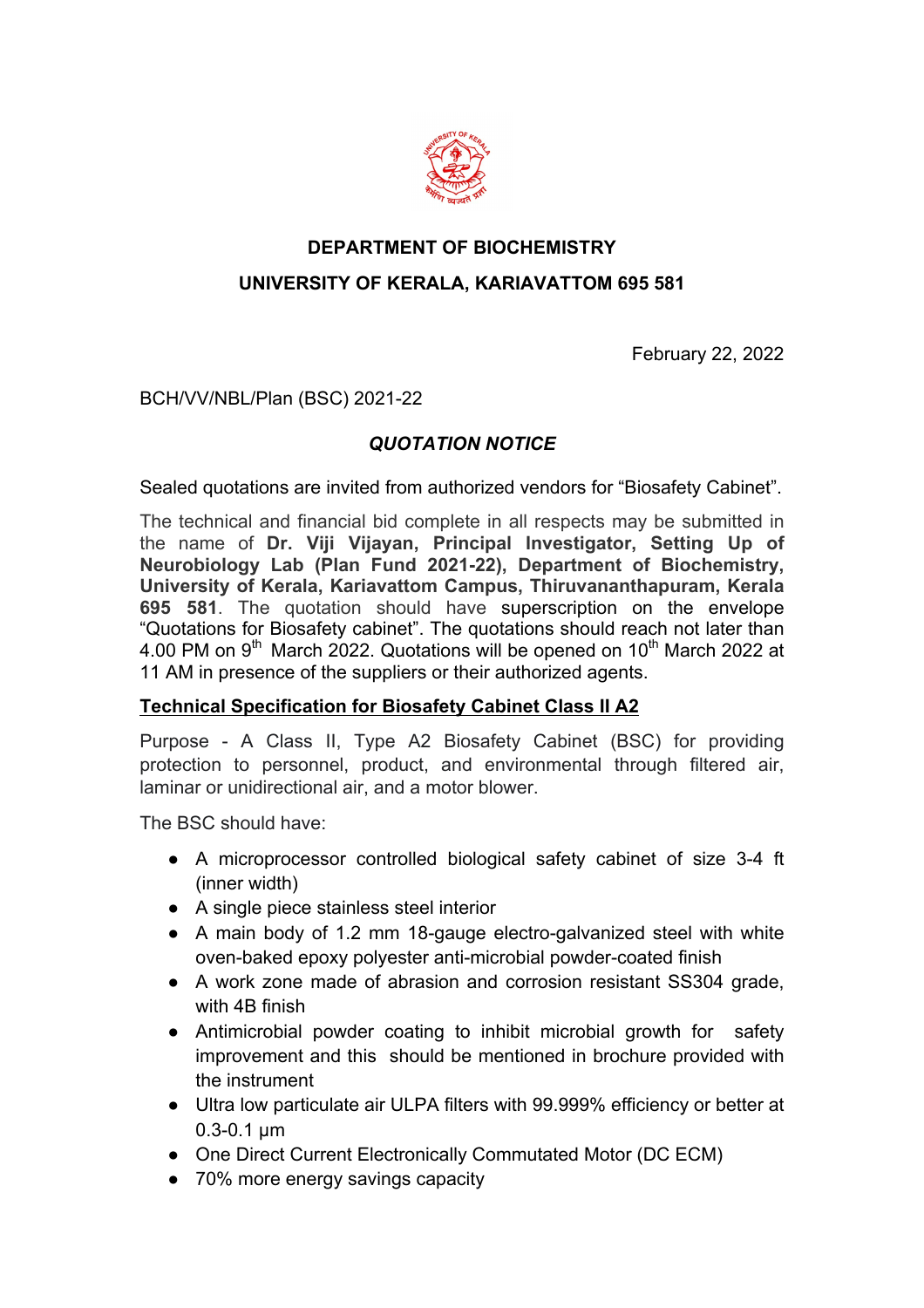- Auto-compensating feature that adjusts blower speed in order to maintain the optimum airflow in case of filter loading.
- An exhaust
- The average airflow velocity (Inflow) should be 0.53 m/s (105 fpm) or better
- Low noise emission of 57.5 dBA (NSF/ANSI 49)
- Ample lighting on the inside and timer-connected UV light for surface decontamination
- $\bullet$  Fluorescent lamp intensity: ≥ 1200 Lux Optional UV lamp (253.7 nm)
- Caster wheels.
- LCD display
- Soft touch keys for Blower, Light, and UV lamp with LED indicator
- QuickStart mode and standby mode
- UV timer
- Audible and visual alarms
- An angled arm rest for comfortable working position
- Certification for safety cabinet: EN 12469, certificate should be attached for the quoted model
- Certification for Air Quality: ISO 14644.1 Class 3 air quality
- ISO, EN12469, CE and UL certification
- All certifications should be provided by the supplier along with the bid.
- A warranty period of 3 years and a warranty card should be provided with the supplier.
- Country of Origin Certificate is mandatory

## **Terms and Conditions**

- The price quoted should be applicable for educational institutions with GST 5%
- The items should have the warranty details
- Proper accessories have to be provided for power supply
- Operating manual has to be provided by the supplier.
- The supplier should show the authorization letter
- The supplier should show the compliance certificate indicating conformity to the technical requirements.
- Performance certificate of the specified model should be attached with the quotation
- Only one model can be quoted in a tender, otherwise it will be summarily rejected. The tenderer can quote more than a model as separate tenders.
- Prices are to be quoted FOR destination (Department of Biochemistry, University of Kerala). The prices quoted should indicate the 4 following charges: Price of the equipment including taxes, Price of optional accessories if any, Customs duty if any (after submission of custom and excise exemption certificate, Customs clearance charges, transportation charges and installation charges. If these are not provided separately it will be considered that the price quoted will be inclusive of all charges